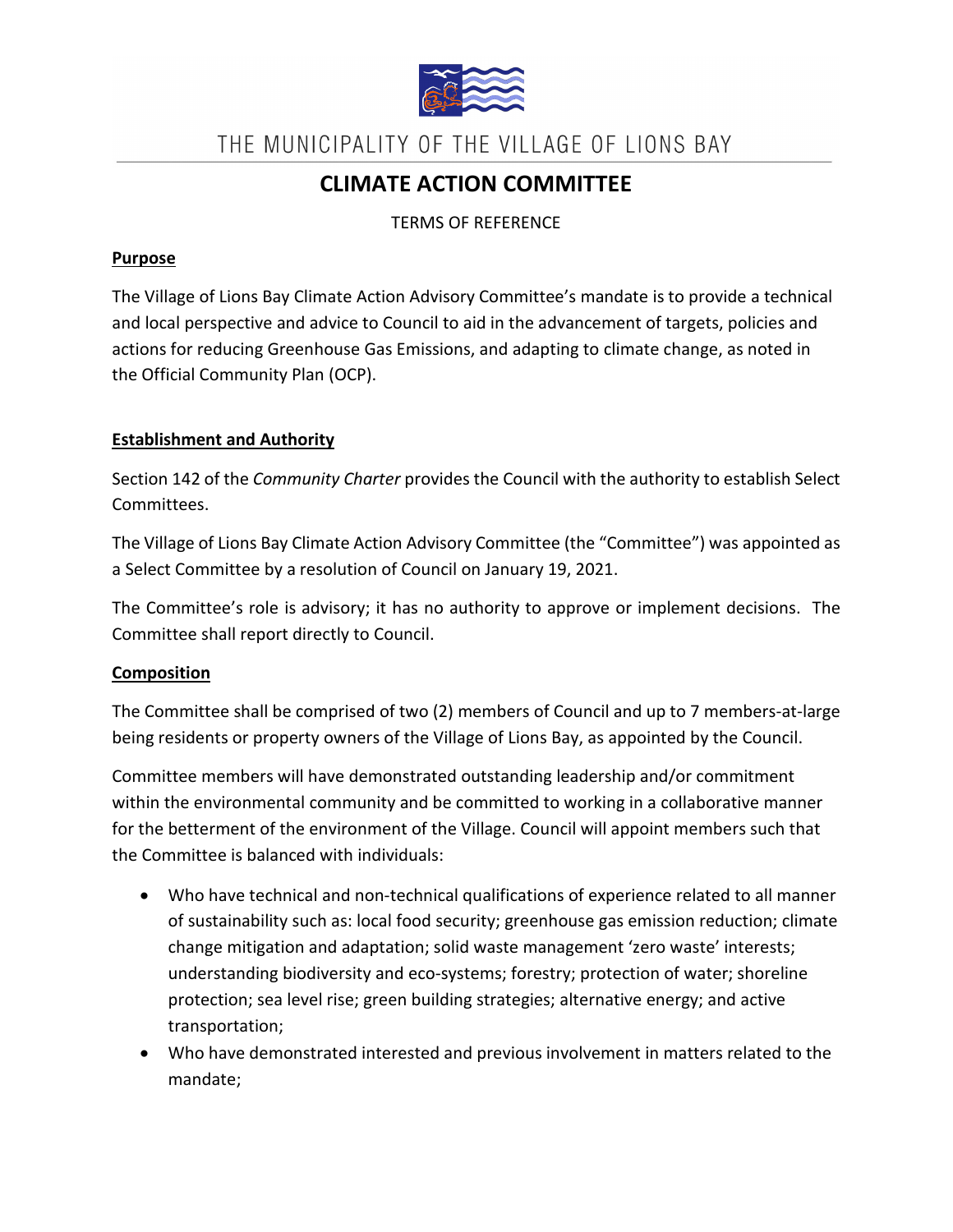- From all parts of the community and made up of a diversity of ages, neighbourhood representation, and perspectives on social, economic, health and environmental issues; and
- Who work respectfully toward consensus with people expressing different views.

All Committee members shall serve with no remuneration.

# **Term**

Members shall be appointed by Council resolution to a term expiring October 15, 2022.

If a committee member is continuously absent from committee meetings for a period of three (3) consecutive regularly scheduled meetings, unless the absence is because of illness or with the leave of the committee members, the member's appointment will be deemed vacant and a new volunteer will be appointed.

# **Committee Role and Responsibility**

Within the scope of the Official Community Plan and Council's Strategic Plan, the Committee will consider innovative approaches that would offer local options for meeting the targets, policies and actions noted in the OCP's Greenhouse Gas Emission Reduction Strategy and to provide advice to Council on these matters.

Specific responsibilities of the Committee include, but are not limited to, the following:

- Provide recommendations on the implementation of the community-wide GHG Emissions Reduction Strategy, outlined in the OCP and, keeping within Council's strategic principles;
- Inspire and sustain community commitment to establishing and achieving the Village's community-wide GHG emissions reduction targets and climate action objectives;
- Identify and advise on ways to build local climate action awareness, and promote environmental stewardship from within the community;
- Provide forums for dialogue and information-sharing related to climate action;
- Provide a local perspective on climate action while giving due consideration to the balance between social, environmental and economic aspects;
- Review, research, analyze and provide feedback on any other community-related climate action items as directed by Council, including strategic planning, bylaws and policy development and commitments under the BC Climate Action Charter.
- Assist in Climate Action Revenue Incentive Program (CARIP) Reporting
- Research, recommend and engage with Sustainability partners outside our community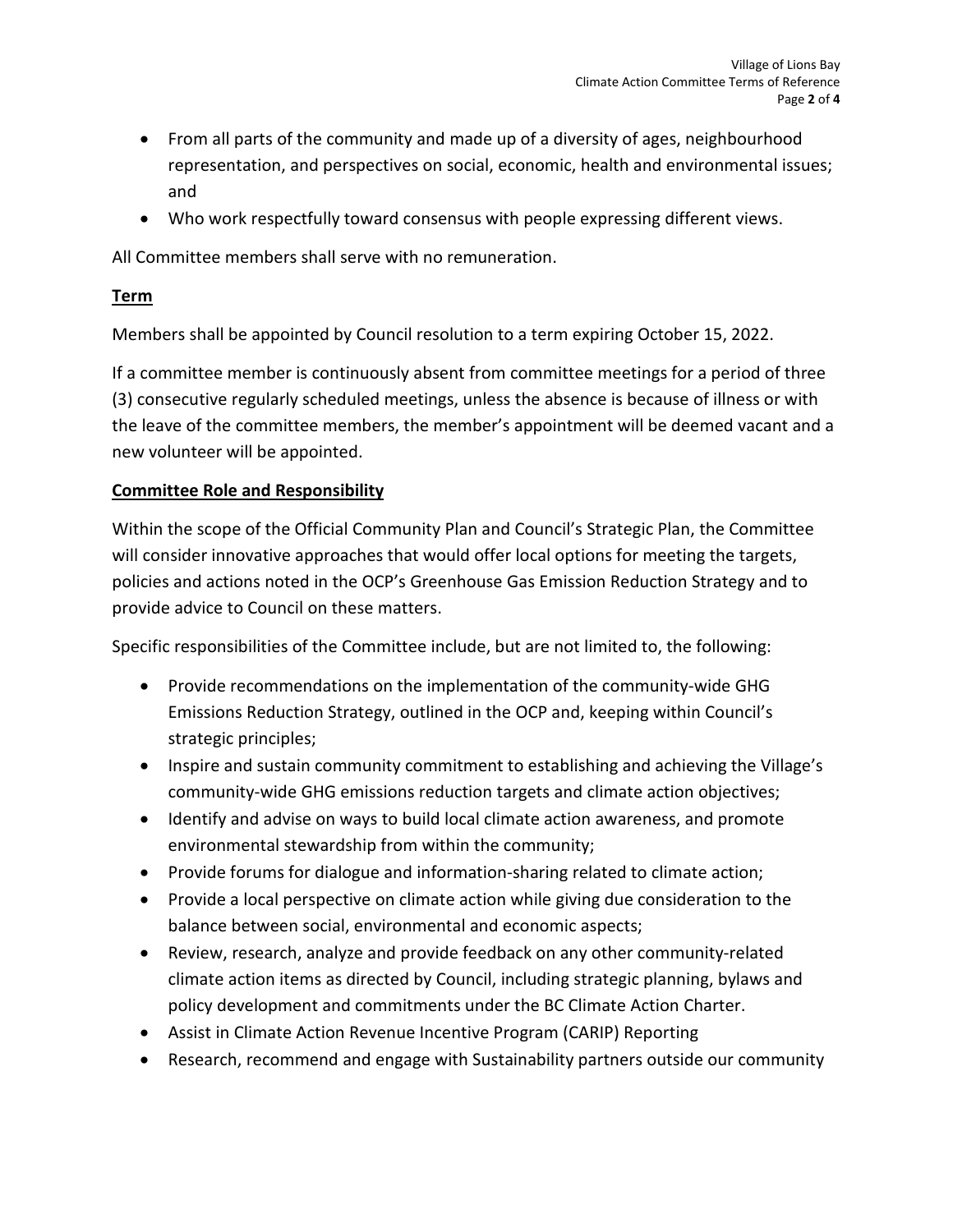Additional 'resource persons' (Village staff, representatives of key agencies, or subject experts) related to the committee mandate may be called on an as-needed basis to attend meetings from time to time, in an effort to assist the Committee in achieving their objectives.

### **Governance:**

The Committee is a Select Committee of Council and shall comply with rules and provisions contained in these Terms of Reference, Council Procedure Bylaw, Provincial Legislation and Roberts Rules of Order. Council may provide supplemental direction from time to time.

All meetings shall be open to the public. Only in limited circumstances may a portion of a Committee meeting be closed to the public, as per the *Community Charter*.

A quorum will consist of 50% plus 1, rounded down.

The Committee will appoint a Chair and Vice Chair from amongst its members.

In the absence or unavailability of the Chair, the Vice Chair will take on the Chair's duties and responsibilities. In the absence of both, the Committee shall appoint a temporary Vice Chair from its members-at-large.

The Committee will set an annual regular meeting schedule.

Special meetings may be held outside the regular meeting schedule, at the Call of the Chair or upon the request of three Committee members through the City's Municipal Coordinator.

Committee decisions require a majority vote by the members present and can only be made within a meeting. A tie vote is not a majority. If a tie vote occurs, the motion fails.

Each member present at the time a vote is taken must vote, and if the member does not indicate how he or she votes, the member is deemed to have voted in the affirmative.

Minutes of the meeting must be recorded, and available for adoption by the Committee as soon as practical. Draft minutes may be circulated to Council members for information.

After adoption, minutes must be forwarded to the Municipal Coordinator who will include the adopted minutes on the Municipal website.

Committee recommendations should be accompanied by a report submitted to the Corporate Officer. The Corporate Officer shall determine if the report should be included on either a Council or Committee of the Whole meeting agenda. For matters considered urgent or of a minor nature, a staff report may not be required, at the discretion of the Corporate Officer.

#### **Resources and Staff Support:**